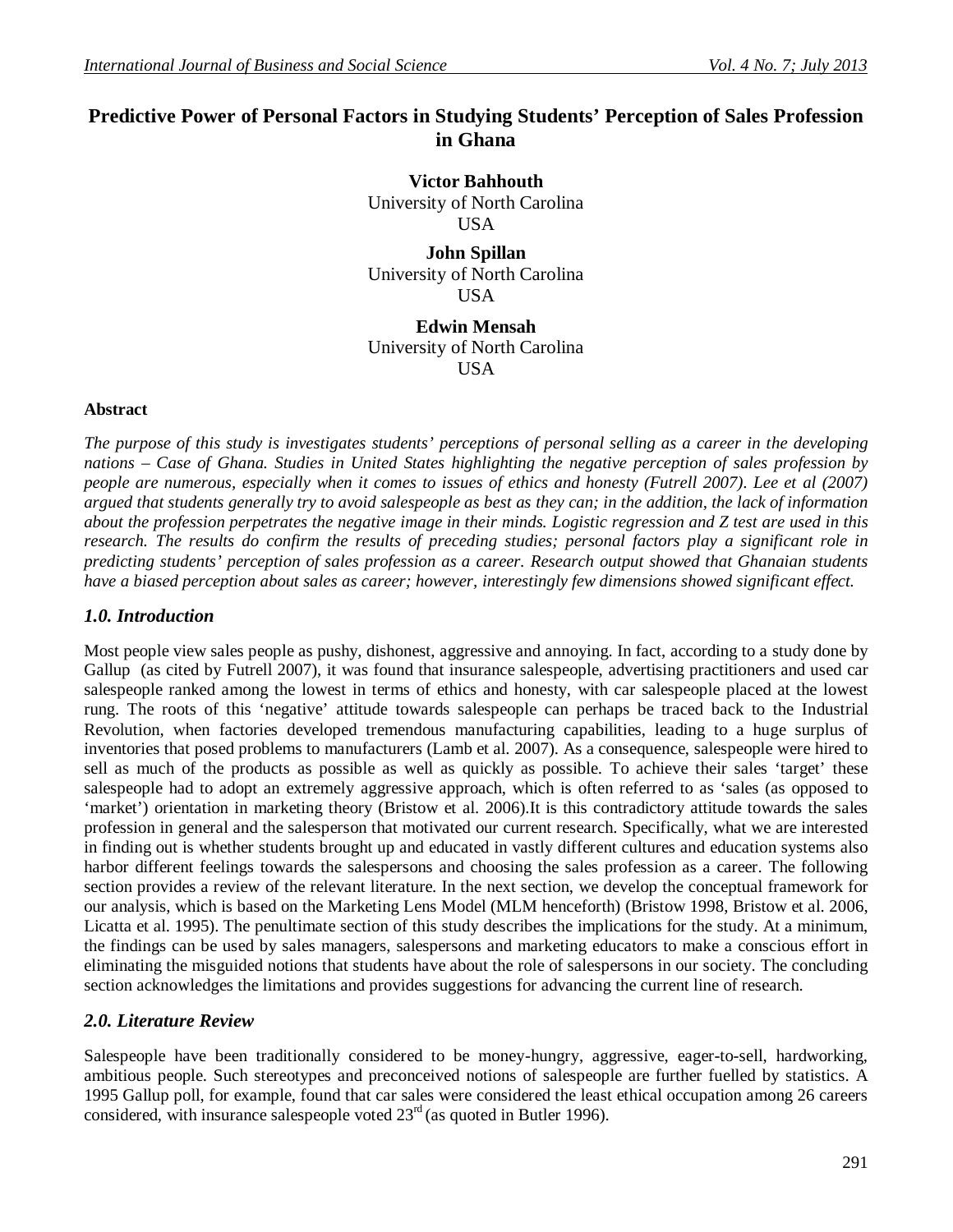And such perceptions are prevalent not just in the US but in other countries as well. In some cultures, as a matter of fact, evidence suggests that the profession of 'selling' is used as an insult or to designate a show off (Butler 1996). Research shows that students' negative opinion about salespeople is also engendered by the negative experience many of them have had with salespeople (Jolson 1972). As Dubinsky (1981) notes, most customers consider salespeople as lowly paid, monotonous, uneducated, high-pressure phony individuals who they would never want to meet again. Even for students who have actually not had any first-hand interaction with a salesperson tend to harbor and nurture such negative opinions. Such negative students' opinion of salespeople and the sales professions perhaps results from the low prestige status traditionally assigned to a sales job (Mason 1965, Ditz 1968). In other words, since salespeople come from diverse backgrounds and academic qualifications, as well the fact that the profession typically endows very little authority to the person, all these factors result in the sales profession as being considered as one of the lowliest of its kind among comparable professions, even within the same organization.

Finally, research suggests that recruiters fail to adequately articulate the qualifications for, demands, responsibilities and rewards of a sales profession in their recruitment efforts. Consequently, the ingrained negative perceptions in the students' mindset remain 'untouched' (Kurtz 1972, Dubinsky 1981). The repercussions of such a phenomenon are twofold: first, students shy away from applying for sales jobs and second, those who do accept sales jobs behave in a manner that conforms to such preconceived notions and hence, further perpetrates the negative perception towards sales (Lee et al. 2007).

### *2.1. Comparative Studies*

The second category of studies in this field draws comparison between different sets of factors such as perceptions of male/female,business/non-business, enrolled/not-enrolled in selling course and student/salesperson. A series of studies conducted by the Sales Management journal (1962 a, b, c) concluded that the underlying attitudes of males towards sales was "…forceful, deceitful, holding positions with low status and prestige, with little security (Swenson et al. 1993, p-53). Paul et al. (1970) on the other hand, found that comparing students across different college majors, there were universal negative feelings about sales careers. Dubinsky (1980) compared students' perceptions of sales careers with other vocational needs to conclude that majority of the respondents harbor a positive feeling toward sales positions. In another study, Dubinsky (1981) compared salespeople's perception with students' perception of selling and found that students had misconceptions about sales positions when compared with that of sales people. Dubinsky et al. (1983) found preferential differences also exist among students in terms of seven sales jobs. In terms of comparison of the sexes, conflicting findings exist. While Cook et al. (1986) found that females are more reluctant than their male counterparts to accept sales positions, Muehling et al. (1988) found college women to be more favorably opinionated towards personal selling than males. Bristow et al. (2006) significant perceptual differences between students who had completed personal selling courses and those also had not. Harmon (1999) used a randomized block design to conclude that depending on whether students were provided a general or a specific description of the sales job, attitude towards the sales job varied between the sexes. Based on the above review, therefore, we frame the following hypotheses:

Based on these findings, therefore, we frame the following hypothesis:

## *H1: Are Knowledge, Experience, And Expectations Significant Factors in Shaping Ghanaian Students' Perception about Sales Career?*

#### *3.0. Research Methodology*

The following steps are applied in developing the research methodology:

#### *3.1. Research Model*

The purpose of the study is to examine the predictive ability of personal factors in determining students' perception of sales profession as a career. The procedure requires the identification of two groups of students (dependent variable). The first group is made of students with negative perception about sales profession  $(Y = 0)$ . The second group is made of students with positive perception about sales profession  $(Y = 1)$ . The independent variables are the personal trait of students (i.e. knowledge, experience and expectations) that are used to classify students into one of the two groups based on their perception.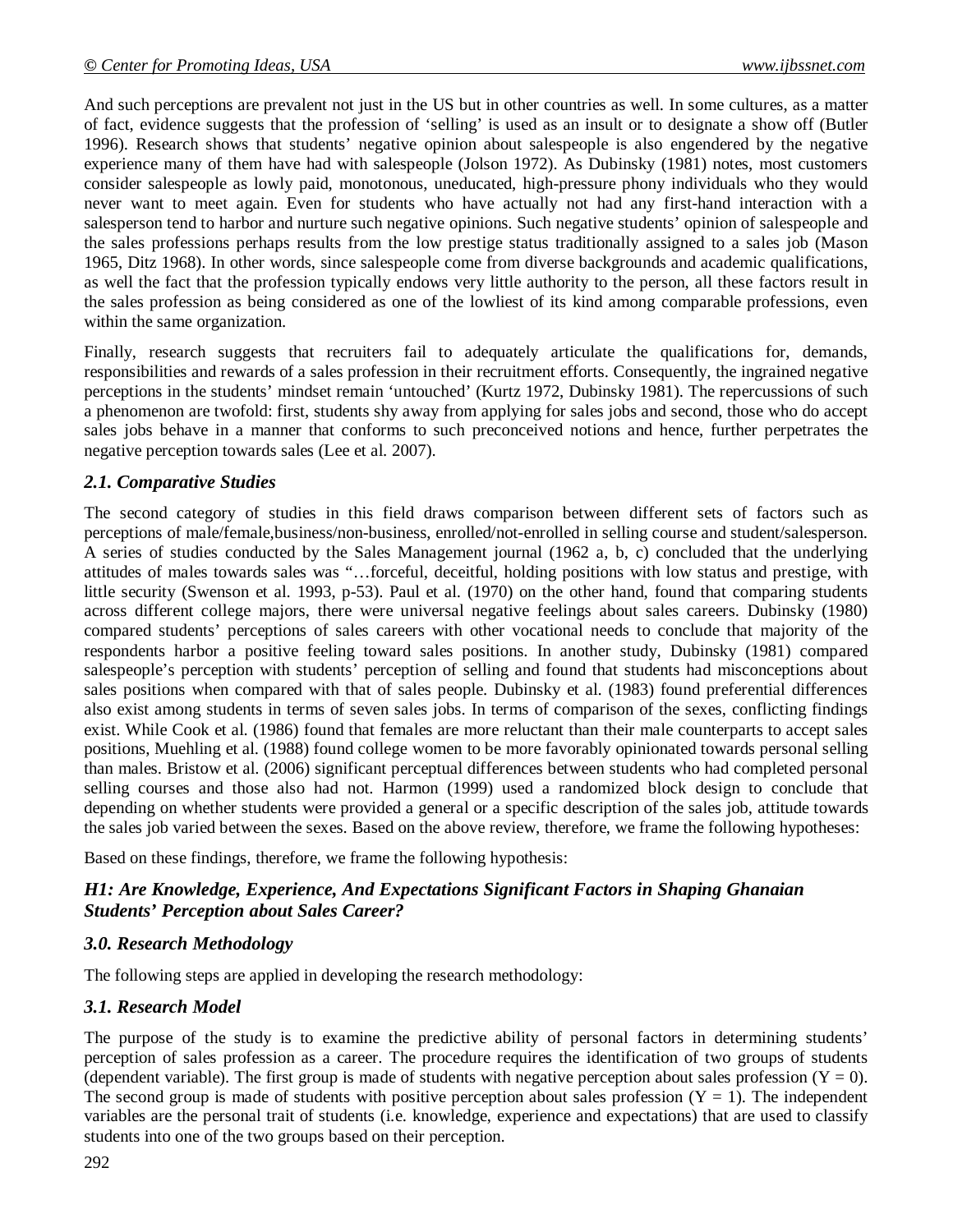Binary Logistic Regression Model (BLRM) is used to test the research problem. Logistic regression is superior to linear regression model where normality assumptions of the independent variables are not met. It is simpler to read and to interpret because its values are bound to range between zero and one (Tsun-Siou, Yin-Hua & Rong-Tze 2003). The use of the logistic regression model in this study is to evaluate the predictive power of the Independent variables (personal trait) in classifying students into two groups (dependent variable). The dependent variable is non-metric measure and it is used to identify the two-student groups. The independent variables are students' personal trait, which is subdivided into three major areas, which are knowledge, experience and expectations; they are captured in 21statements.

 $Y (0 - 1) = A + B_1 X_1 + B_2 X_2 B_3 X_3 + \dots B_n X_n$ 

#### *3.2 Reliability of the Model*

In testing the reliability of the model two measures are used which are the following:

*1. Coefficient of Determination:* is similar to that of the ordinary least squares (OLS) regression:

$$
R^2_{\text{Logit}}\!=1-\left(2LL_0\,/\,2LL_1\right)^{1/2}
$$

 $-2LL_0$  is the log-likelihood (represents unexplained variations) of the model without independent variables.  $-2LL_1$ is the log-likelihood of the research model based on the independent variables that remained in the model and exhibited significant power in explaining the two stock groups. N is the sample size. In general, the interpretation of  $R^2$ <sub>logit</sub> is similar to coefficient of determination  $R^2$  in the multiple regressions. It has a value that ranges between 0 and 1. When  $R^2_{logit}$ , approaches 0, the model is poor.  $R^2_{logit}$ , approaches 1, the model is a perfect predictor.

2. **Hit Ratio:** A Z (student) test is performed to test the significance of hit ratio (percentage of correctly classifying the cases). The following formula is applied:

Z test =  $[P - 0.5] / [0.5 (1 - 0.5) / N]^{1/2}$ 

Where  $P = hit ratio = proportion correctly classified results, N = sample size.$ 

The "Z-test" tests the significance of the hit ratio. The hit ratio measures the percentage of times the model accurately classifies the cases into the two stock groups i.e. if the model completely explains the dependent variable, the overall hit ratio would be 100%.

Both measures are tested using a level of significance of 5%.

#### *3.3. Cross Validity of the Model*

Testing the cross validity of the model is done by applying it in different countries or different time periods.

#### *3.4 Data Collection*

The data was collected from a sample of 91 students taken at random from Ghanaian universities through a questionnaire. The instrument used a mix of statements and Likert scale rankings of attributes and was made of three parts. In the first part, students were asked to make three statements about their perception of sales profession (Weeks et al. 1987)and also to evaluate thought as being either "positive," or "negative" by checking the appropriate cell. In the second part, students were asked to provide statements about answers in the form of agreement or disagreement to express their attitude (expectations) towards the sales profession. A Likert scale was used so that the respondent can select a numerical score ranging from 1 to 5 for each statement to indicate the degree of agreement or otherwise, where 1, 2, 3, 4, and 5 denote "Strongly Disagree", Disagree", "Neither Agree nor Disagree (Neutral)", "Agree", and "Strongly Agree", respectively. In the third part, students were asked to provide demographic information like age, gender and education.

#### *4.0. Data Analysis*

Testing the predictive power of students' personal trait is done using a level of significance of 5% in a two stages. In stage 1, the twenty-one statements are included in the model using "Forward Stepwise Likelihood Ratio" method.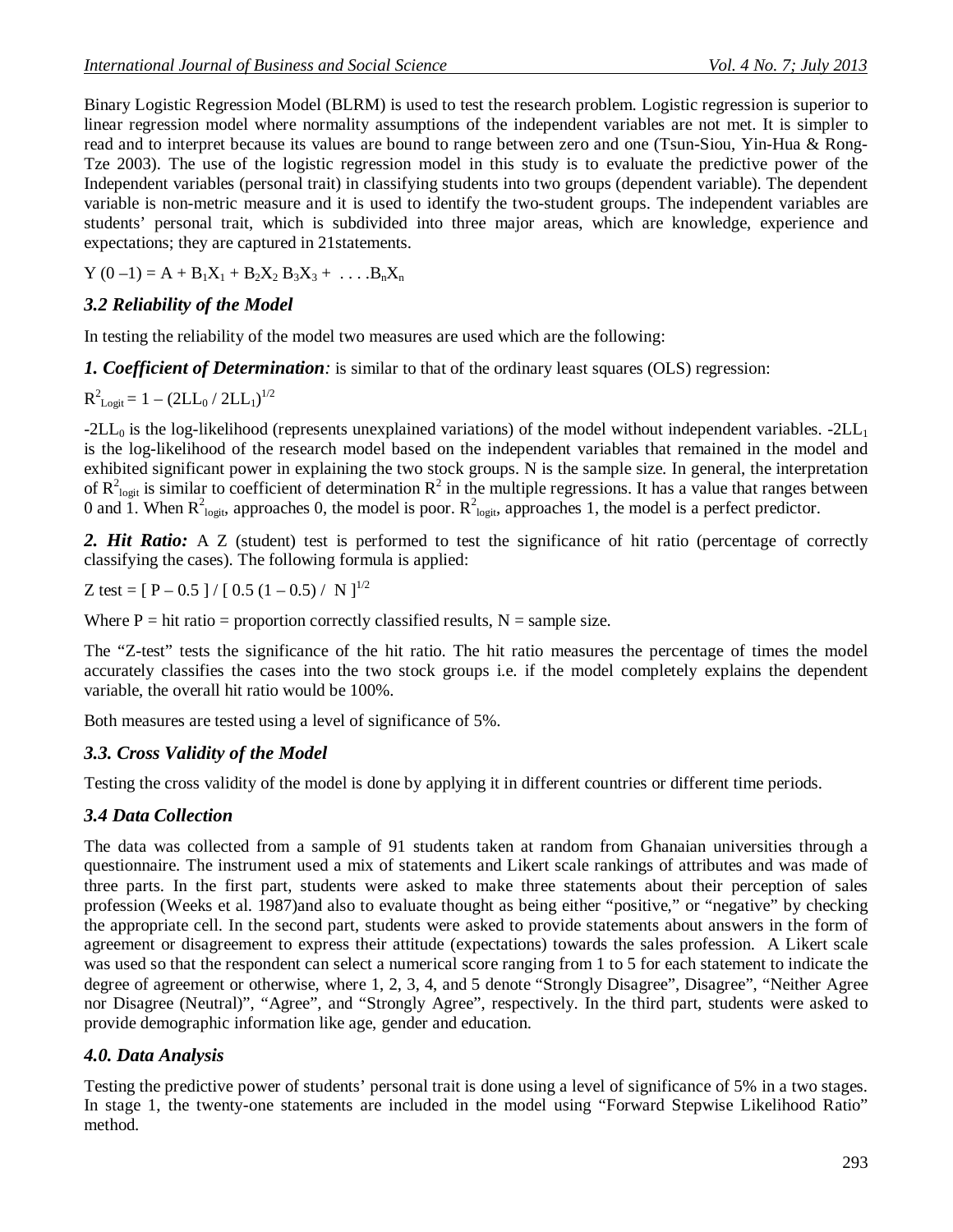This procedure allows only those statements that exhibit significant predictive power to enter into the model. In stage 2, the predictive power of all statements is tested (i.e. all statements remain the model – enter method). The summary output of step (Table 1) showed the following overall hit ratio results:

|                          | <b>Predicted - 0</b> | Predicted - 1 | <b>Correctly classified</b> |
|--------------------------|----------------------|---------------|-----------------------------|
|                          |                      |               | % - Hit Ratio               |
| Step 01                  |                      |               |                             |
| Observed $-0$            | ℸ                    | 26            | 21.2                        |
| Observed - 1             | 7                    | 51            | 87.9                        |
| <b>Overall Hit Ratio</b> |                      |               | 63.7                        |
| Step 02                  |                      |               |                             |
| Observed - 0             | 16                   | 17            | 48.5                        |
| Observed - 1             | 13                   | 45            | 77.6                        |
| <b>Overall Hit Ratio</b> |                      |               | 67.0                        |
| <b>All Statements</b>    |                      |               |                             |
| Observed $-0$            | 22                   | 11            | 66.7                        |
| Observed - 1             | 6                    | 52            | 89.7                        |
| <b>Overall Hit Ratio</b> |                      |               | 81.3                        |

*Table 1 - Predictive Power of Personal Trait*

In stage 1, the model correctly classified students' perception 67%. At the level of 5% level, two statements only showed significant predictive power and entered the model; they are 1- "Inappropriate Career" entered the model in the first step, which means it had the highest significant power; followed by 2- "Job Requires Much Traveling" entered in the second step and had the second highest predictive power. In stage 2, all variables were included in the model and correctly classified students' perception 81.3%.

### *4.1. Testing Reliability*

Testing the reliability of the model is done by using two measures, which are 1- Coefficient of determination  $(R^2)$ value, which represents the proportion of total variation that is explained by the independent variables (statements). Table (2) shows the significance of the two stages - process.

|                | <b>Statement</b>                   | $\mathbf{p}^2$ |
|----------------|------------------------------------|----------------|
| <b>Stage 1</b> |                                    |                |
| Step 1         | <b>Inappropriate Career</b>        | 10.3 %         |
| Step 2         | <b>Job Requires Much Traveling</b> | 15.8%          |
| Stage 2        |                                    |                |
|                | <b>All Statements</b>              | 45.2%          |

*Table 2- Coefficient of Determination - Nagelkerke R<sup>2</sup>*

Table (2) shows the coefficient of determination of the two-stage model; stage1, "Inappropriate Career" statement had the highest significance, as it entered the model in step 1 and explained 10.3% of the total variations; "Job Requires Much Traveling" entered second in the model and increased the explained variations to 15.8%. In stage 2, all statements kept in the model and explained 45.2% of the total variations.

2- Testing the significance of the overall hit ratio is done by using Z distribution. Z critical value at a level of significance of 5% is  $= 1.65$ , N  $= 91$ . The following are the output results (Table 3) when statements entered the model.

|                | Statement                          | Hit Ratio % | Z value |      | Result      |
|----------------|------------------------------------|-------------|---------|------|-------------|
| <b>Stage 1</b> |                                    |             |         |      |             |
| Step 1         | <b>Inappropriate Career</b>        | 63.7        | 2.61    | 1.65 | Significant |
| Step 2         | <b>Job Requires Much Traveling</b> | 67.0        | 3.24    | 1.65 | Significant |
| <b>Stage 2</b> |                                    |             |         |      |             |
|                | All Statements                     | 81.3        | 5.97    | 1.65 | Significant |

*Table 3- Significance of Hit ratio*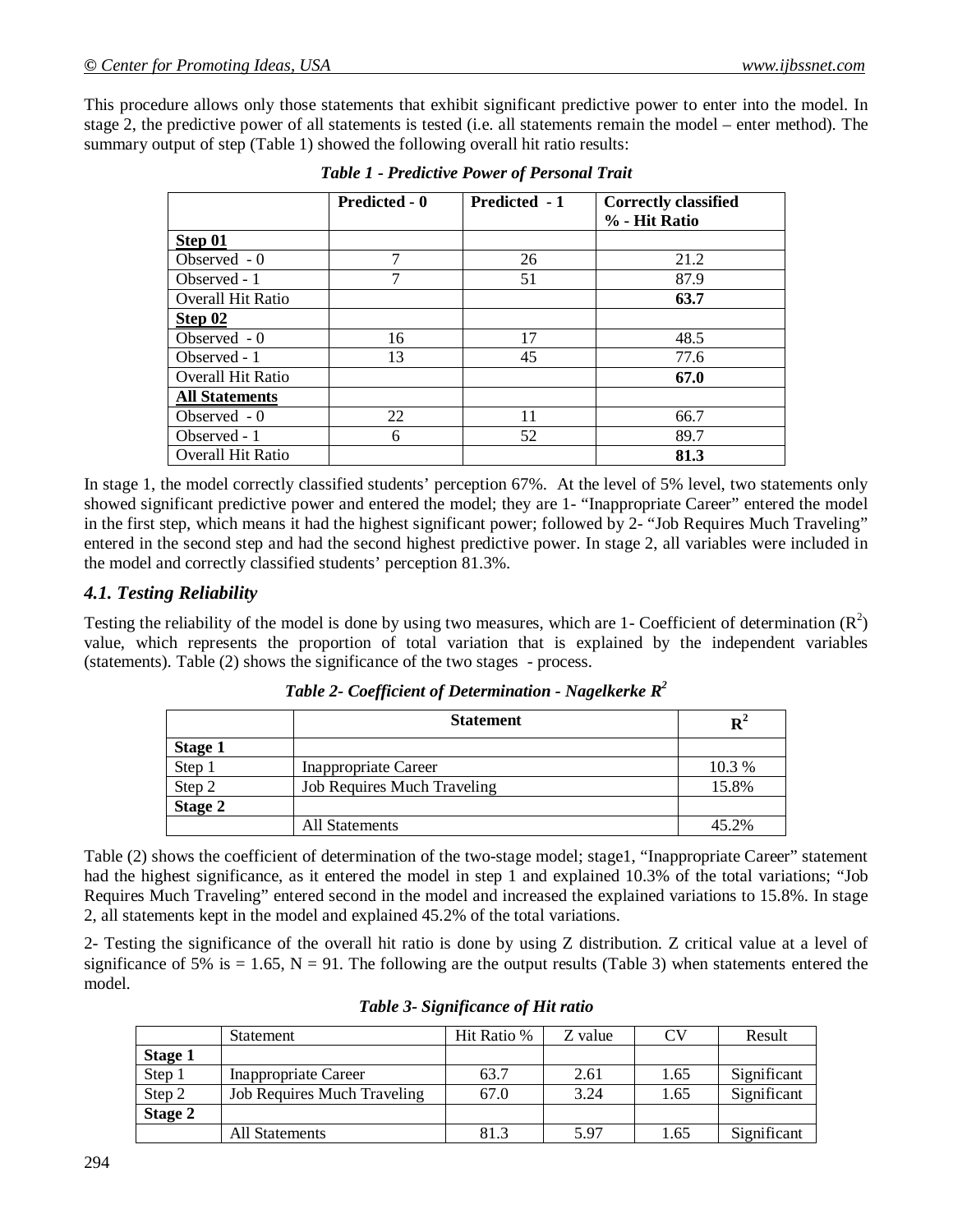Table (3) shows that the three-step are significant at a level of significance of 5% tests.

#### *5.0. Conclusions, Limitations, and Recommendations*

Results showed significant evidence that Ghanaian students' perception of the sales job and sales people is not neutral, which is consistent with the findings of other studies. However, their perception is driven by ideas and concepts that are different from what have been documented. Gender, major, and class were not significant. In the same direction of other research, our analysis supports the hypothesized relationships pertaining to cultural and sociological differences. From this perspective, the current study not only vindicates and strengthens existing research in this field but also provides substantial contribution to the literature, because Ghana is a Sub-Saharan African country where culture and social values are different and play a major role in individual's life.

Until recently, Ghanaians in general did not perceived personal selling as a profession. A reliance on a sales profession for one's income was typically frowned upon. For a typical small enterprise, sales people were usually friends and family members and often considered to be underemployed at best, with very low incomes. The hiring of such freelance labor is often done in a bid to avoid paying relatively higher salaries and provides benefits to employees. However, with the increase in globalization, trade liberalization and privatization, competition for buyers has heightened and firms have had to find ways to differentiate and promote the sale of their products in order to increase revenues or sustain their profit margins. This has enhanced the awareness of the sales profession and inadvertently increased the demand for sales professionals. Thus, the 21<sup>st</sup> century business environment presents need for sales professionals much different than what has historically or traditionally existed in Ghana. While this paper contributes to the broader understanding of personal selling in Ghana, there are some limitations with noting about this study. 1- Data is a primary type, which is taken from a survey, which is subject to sample collection and related errors. 2- Sample size: cost and time were the primary factor for using sample of 156 observations. 3- The external validity of the model was not tested and need to be addressed. Accordingly, it is recommended to use this model in studying students' perception in other countries.

#### *References*

- Bowers, Michael and John H. Summey (1983). "A Curriculum for Personal Sales Training in an Academic Setting," *Journal of Marketing Education*, 5(Spring), pp.-11-15.
- Bristow, Dennis N. (1998). 'Do You See What I See? The Marketing Lens Model in an Academic Setting", *Journal of Marketing for Higher Education*, 8(4), pp. 1-16.
- Bristow, Dennis N., Rajesh Gulati, Douglas Amyx and Jennifer Slack (2006). "An Empirical Look at Professional Selling From a Student Perspective", *Journal of Education for Business*, 81 (5), pp.-242-249.
- Bureau of Labor Statistics (http://www.bls.gov/news.release/ocwage.t01.htm) accessed February 18, 2008.

Butler, Charles (1996). "Why the bad rap"? *Sales and Marketing Management*; 148 (6) pp. 58-61.

- CIA World Fact Book: https://www.cia.gov/library/publications/the-world-factbook/geos/pe.html, accessed February 24, 2008.
- Cook, Robert W. and Timothy Hartman (1986). "Female College Student in a Sales Career: A Comparison," *Journal of Personal Selling and Sales Management*, 6(May), pp. 29-34.
- Dubinsky, Alan J (1980). "Recruiting College Students for the Sales Force," *Industrial Marketing Management*, 9(February), pp. 37-46.

\_\_\_\_\_\_\_\_\_\_\_\_\_\_\_\_\_. (1981). "Perceptions of the Sales Job: How Students Compare with Industrial Salespeople", *Journal of theAcademy of Marketing Science*, 9(4), pp. 352-367.

\_\_\_\_\_\_\_\_\_\_\_\_ and P.J. O'Connor (1983). "A Multidimensional Analysis of Preferences of Sales Positions", *Journal of Personal Selling and Sales Management*, 3(November), pp. 31-41.

Futrell, Charles (2007). *ABC's of Relationship Selling Through Service*, McGraw-Hill Irwin. www.gallup.com

- Harmon, Harry A. (1999). "An Examination of Students' Perceptions of a Situationally Described Career in Personal Selling", *Journal of Professional Services Marketing*, 19(1), pp. 119-136.
- Hawkins, Delbert I., David L. Mothersbaugh and Roger J. Best (2007). *Consumer Behavior*, Irwin Professional Publication.
- Heckman, J. (1998). "Internet Sales Focus to Affect Higher Education", *Marketing News*, 9.